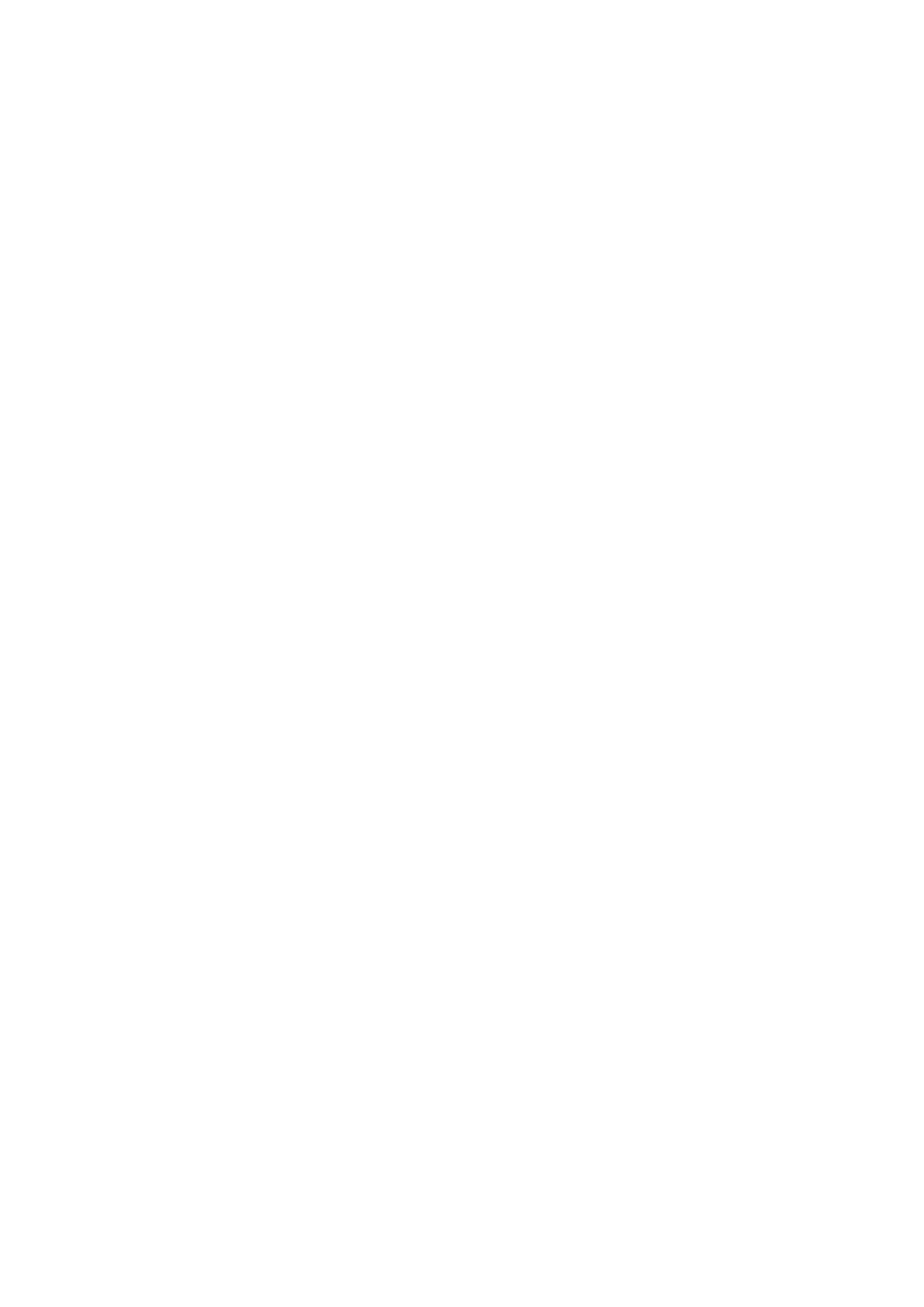# **Contents**

|  | 2. Spelling Changes - Individual Words & Small Groups of Words  8 |  |  |  |  |
|--|-------------------------------------------------------------------|--|--|--|--|
|  |                                                                   |  |  |  |  |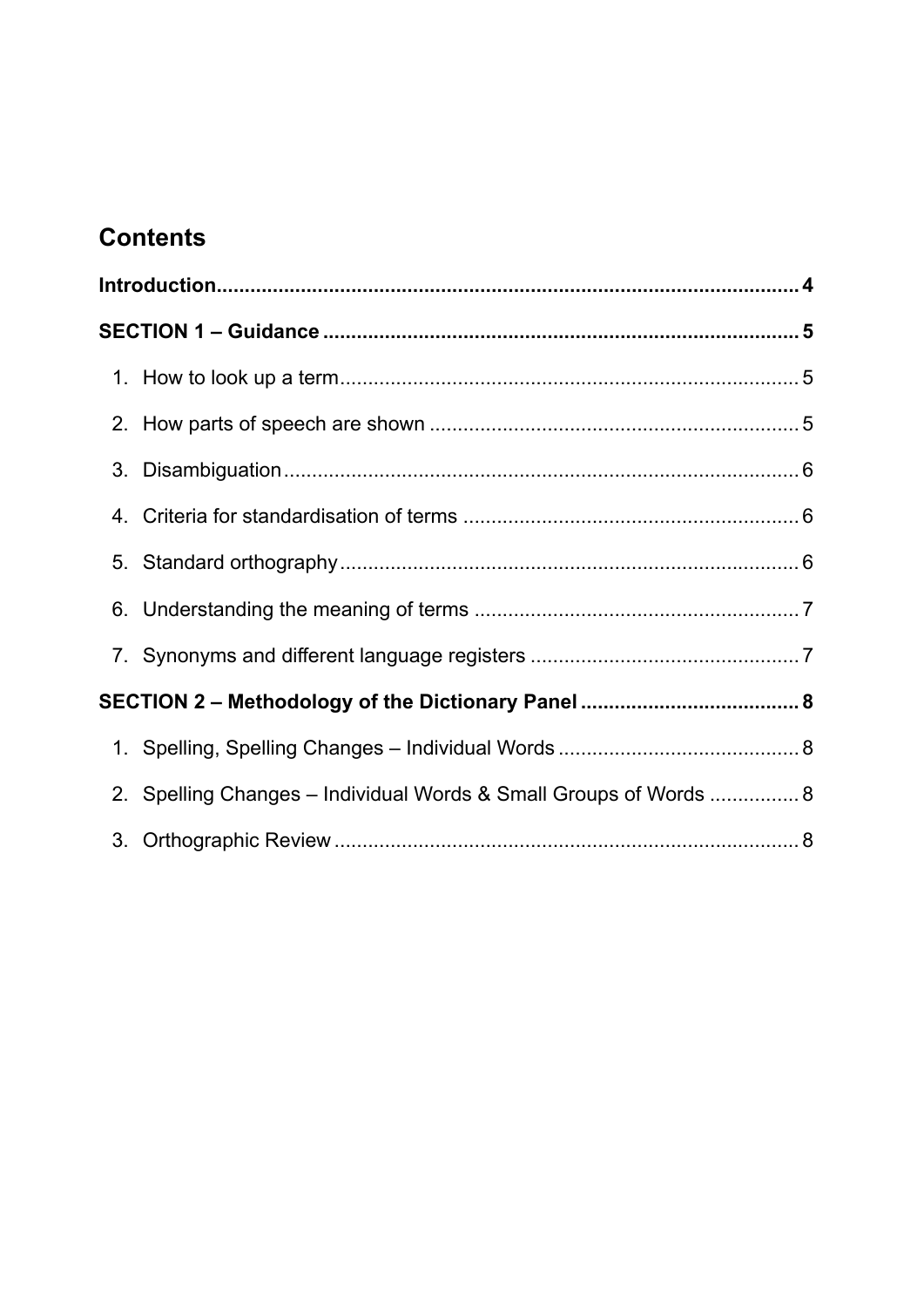## <span id="page-3-0"></span>**Introduction**

This guidance is different to the policy documents of the other Akademi Kernewek Panels in that it includes guidance to users of the online dictionary as well as the Dictionary Panel as editors of the dictionary.

- Section <sup>1</sup> contains guidance that has been adopted by the Akademi Kernewek for using the dictionary database.
- Section 2 sets out the methodology for the decision-making of the Dictionary Panel.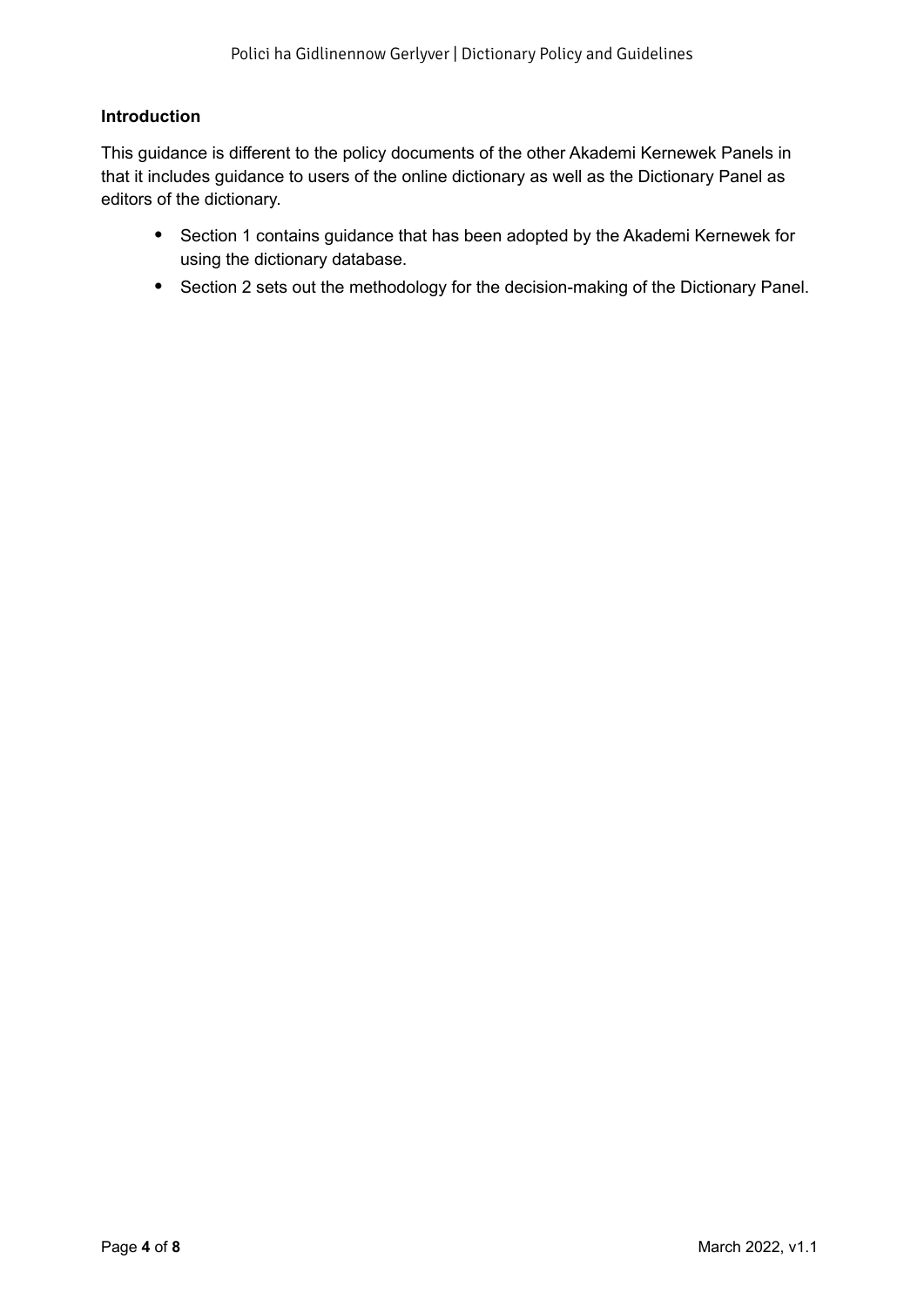# <span id="page-4-0"></span>**SECTION 1 – Guidance**

#### **1. How to look up a term**

Type the term you are looking for into the search box in the "Search for a Term" section. You can enter the term in either Cornish or English and the dictionary will provide terms in the other language automatically. Every term which contains the individual word is shown as well.

You may also view a list of all the dictionary headwords by clicking on the PDF version of the dictionary elsewhere on the website. Please note that the Akademi adds new terms to the dictionary database throughout the year and makes corrections, but the PDF is only updated once a year so may not reflect the most up to date terms.

#### **2. How parts of speech are shown**

Parts of speech are shown after the word in dark red using the following abbreviations (Kernewek in italics):

| Part of speech                                                          | <b>Abbreviation</b>  | <b>Part of Speech</b><br>(Cornish)                            | <b>Abbreviation</b><br>(Cornish) |
|-------------------------------------------------------------------------|----------------------|---------------------------------------------------------------|----------------------------------|
| (English)                                                               | (English)            |                                                               |                                  |
| noun                                                                    | n                    | hanow                                                         | (h)                              |
| collective noun                                                         | n.coll               | hanow kuntellek                                               | (h.k)                            |
| masculine noun                                                          | n.m                  | hanow gorow                                                   | (h.g)                            |
| feminine noun                                                           | n.f                  | hanow benow                                                   | (h.b)                            |
| masculine noun in some<br>versions of Cornish and<br>feminine in others | $n.m(f)$ or $n.f(m)$ | hanow; gorow yn nebes<br>furvys Kernewek ha<br>benow yn erel. | (h.g)(b); (h.b)(g)               |
| plural noun                                                             | n.pl                 | hanow liesplek                                                | (h.l)                            |
| dual noun                                                               | n.dl                 | hanow dewel                                                   | (h.d)                            |
| pronoun                                                                 | prn                  | rakhanow                                                      | (r.h)                            |
| verb                                                                    | vb                   | verb                                                          | (v)                              |
| adjective                                                               | adj                  | hanow gwann                                                   | (h.gw)                           |
| adverb                                                                  | adv                  | adverb                                                        | (ad)                             |
| conjunction                                                             | cnj                  | mellen                                                        | (m)                              |
| preposition                                                             | prp                  | arager                                                        | (a.r)                            |
| toponym                                                                 | top                  | hanow tirwedhek                                               | (h.t)                            |
| article                                                                 | art                  | ger mell                                                      |                                  |
| numeral                                                                 | num                  | niveren                                                       |                                  |
| particle                                                                | part                 | temmik                                                        | (t)                              |
| interjection                                                            | int                  | goderrer                                                      | (g)                              |
| prefix                                                                  | prfx                 | ragelven                                                      | (r.e)                            |
| suffix                                                                  | sffx                 | lostelven                                                     | (l.e)                            |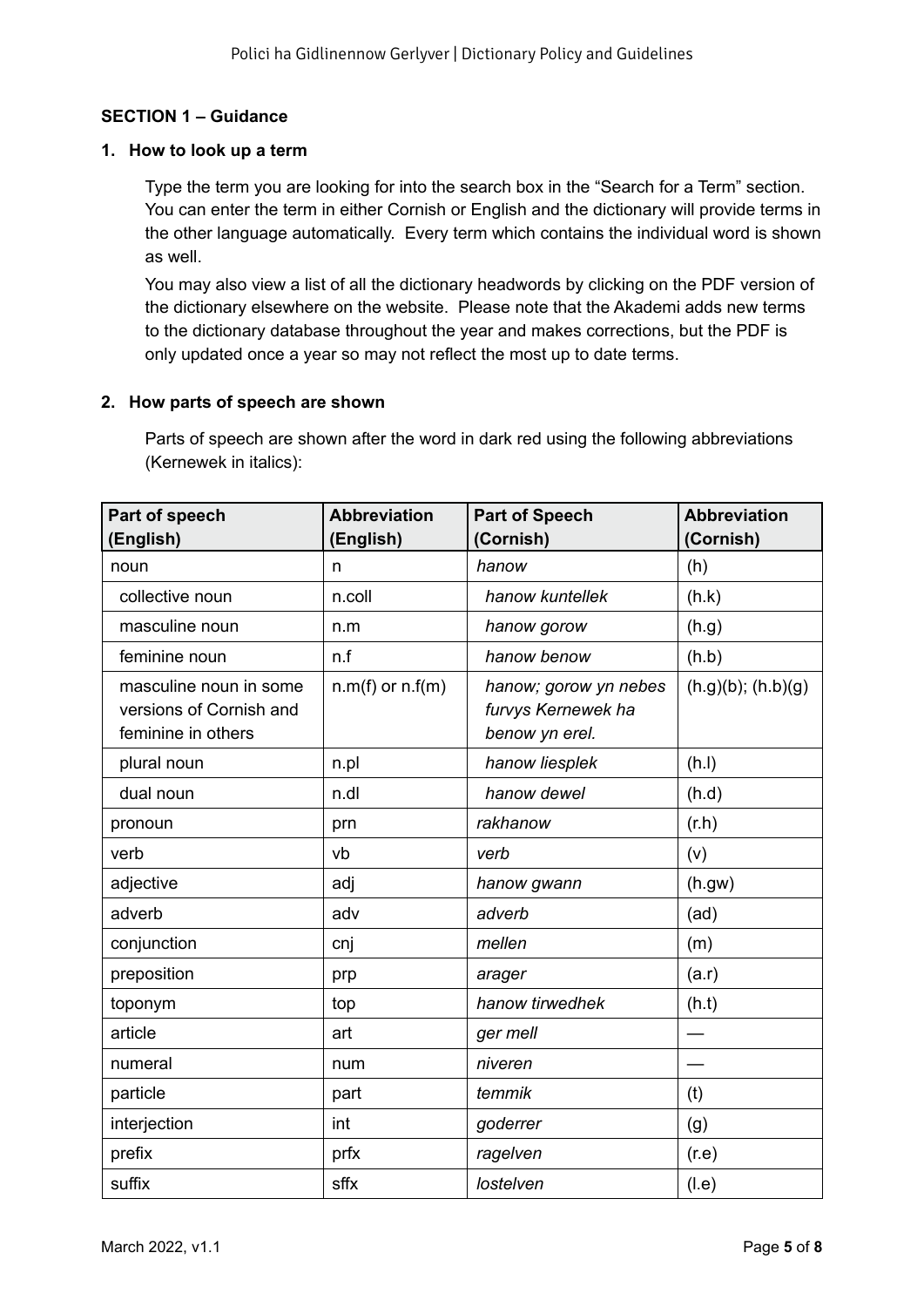<span id="page-5-0"></span>Where a word has more than one meaning, depending which part of speech is intended, terms are displayed by part of speech in the order shown above. Dots in the parts of speech abbreviations in EN & KW are only used as separators.

#### **3. Disambiguation**

Where a word (with the same part of speech) has more than one meaning, there is a separate entry for each meaning, followed by the disambiguator in brackets and faint grey text. The disambiguator is a short definition which follows the term in order to differentiate between words which look the same but which have different meanings.

#### **4. Criteria for standardisation of terms**

Objective criteria are followed by the Akademi Kernewek in compiling the Online Cornish Dictionary. These were based on the standards of the International Standards Organization, including ISO 704 on Standardization of Terms and ISO 860 on Harmonization of Concepts and Terms. These note, among other points, the following:

- a term should be linguistically correct;
- it should reflect, as far as possible, the characteristics of the concept which it represents;
- it should be concise;
- it should be able to generate to other forms:
- there should normally only be one term for a single concept.

#### **5. Standard orthography**

The orthography of the Akademi Kernewek Online Cornish Dictionary follows the guidance set out in 'the Specification for the Standard Written Form' (3rd Edition). This was adopted by the Akademi Kernewek in July 2021 and is published on the Akademi Kernewek website.

The Standard Written Form (SWF) / Furv Skrifys Savonek (FSS) accommodates two main forms of spelling:

- SWF Middle words in this form are followed by an M in superscript, eg. penn M
- SWF Late words in the form are followed by an L in superscript, eg. pedn L

Where there is no difference in spelling between Middle and Late Cornish, no letter follows the word.

The SWF Specification appendices allow for other forms of spelling to be used by Cornish speakers but these are not intended for official use and are not included in the online dictionary.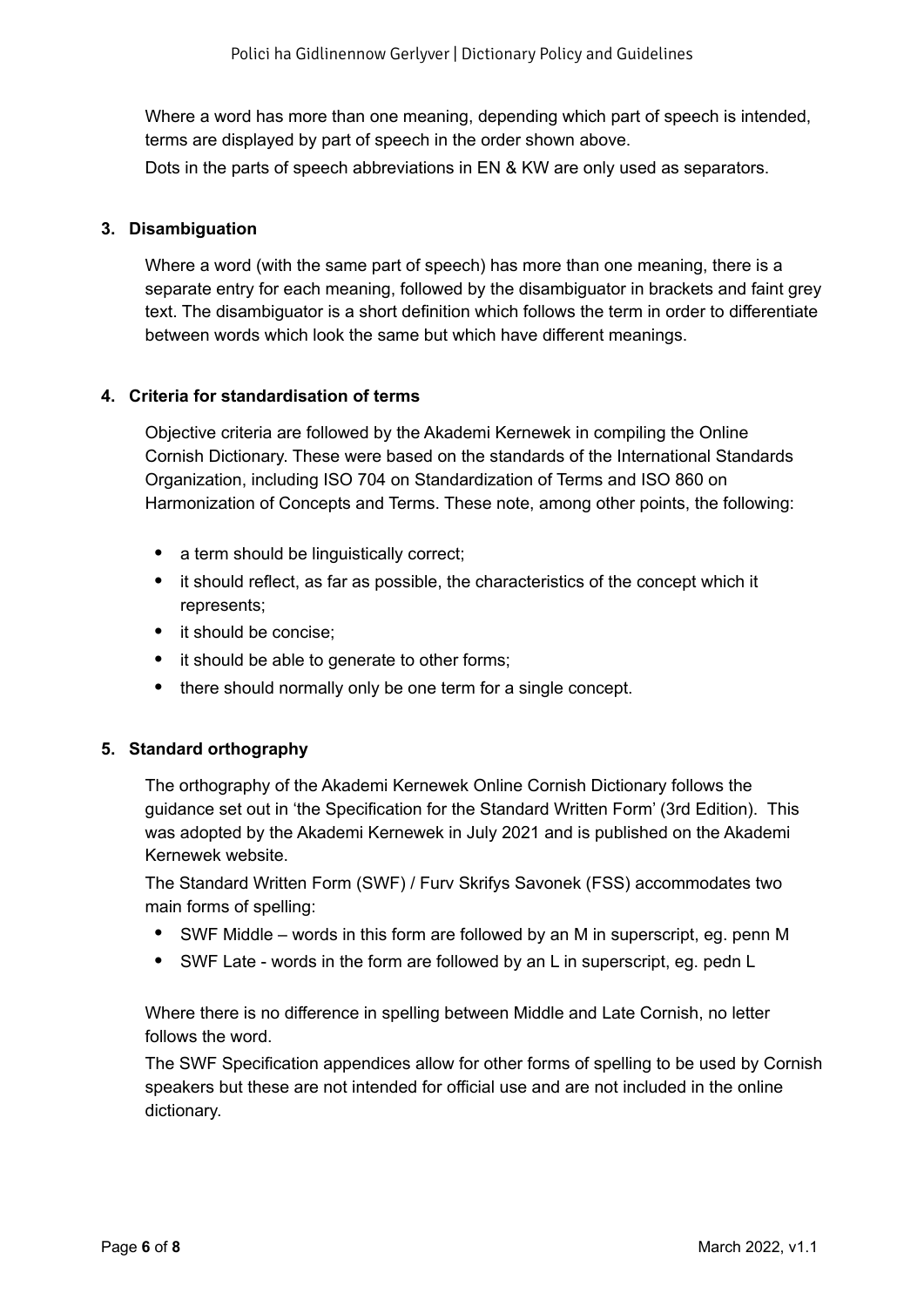## <span id="page-6-0"></span>**6. Understanding the meaning of terms**

It is important to understand the conceptual meaning of the terms which are used. Mistranslation can occur when a dictionary is consulted and a term is found which appears to be a translation, but which in reality translates an entirely different concept. A word such as 'back' in English, for example, can have a number of meanings and choosing the wrong meaning can lead to serious errors.

The most important point to remember when translating terms is that it is never possible to translate word for word without understanding the concept being conveyed i.e.

#### **NOT**

English term = Cornish term

# **BUT RATHER**

English term = concept = Cornish term.

The disambiguators used in the Online Cornish Dictionary are meant to help choose the correct concept where there is a possibility of confusion. However, some words may have additional meanings not covered in the Online Cornish Dictionary, and readers should use their common sense if the translation suggested does not seem suitable in a particular context. A good monolingual English dictionary can provide guidance as to various possible meanings and concepts, thereby helping to ensure a correct Cornish translation. And the Akademi Kernewek Corpus Search can show Cornish words being used in context as an additional check.

# **7. Synonyms and different language registers**

It is sometimes difficult to choose between two or more terms because their meanings are similar. In everyday language a variety of words can be used as synonyms. However, in technical contexts specialist concepts need accurate terms. The technical name for this language register is 'language for special purposes'. The more technical the context, the more the care needed to ensure that standardised terms are used.

The Akademi Kernewek publishes lists of terms for special purposes, as term lists on the Akademi Kernewek website for consultation and comment for a period of one year. These terms also appear lower down on the results page for a term, with a subheading below the term in faint grey, indicating the subject field, eg 'Terminology: Mining'.